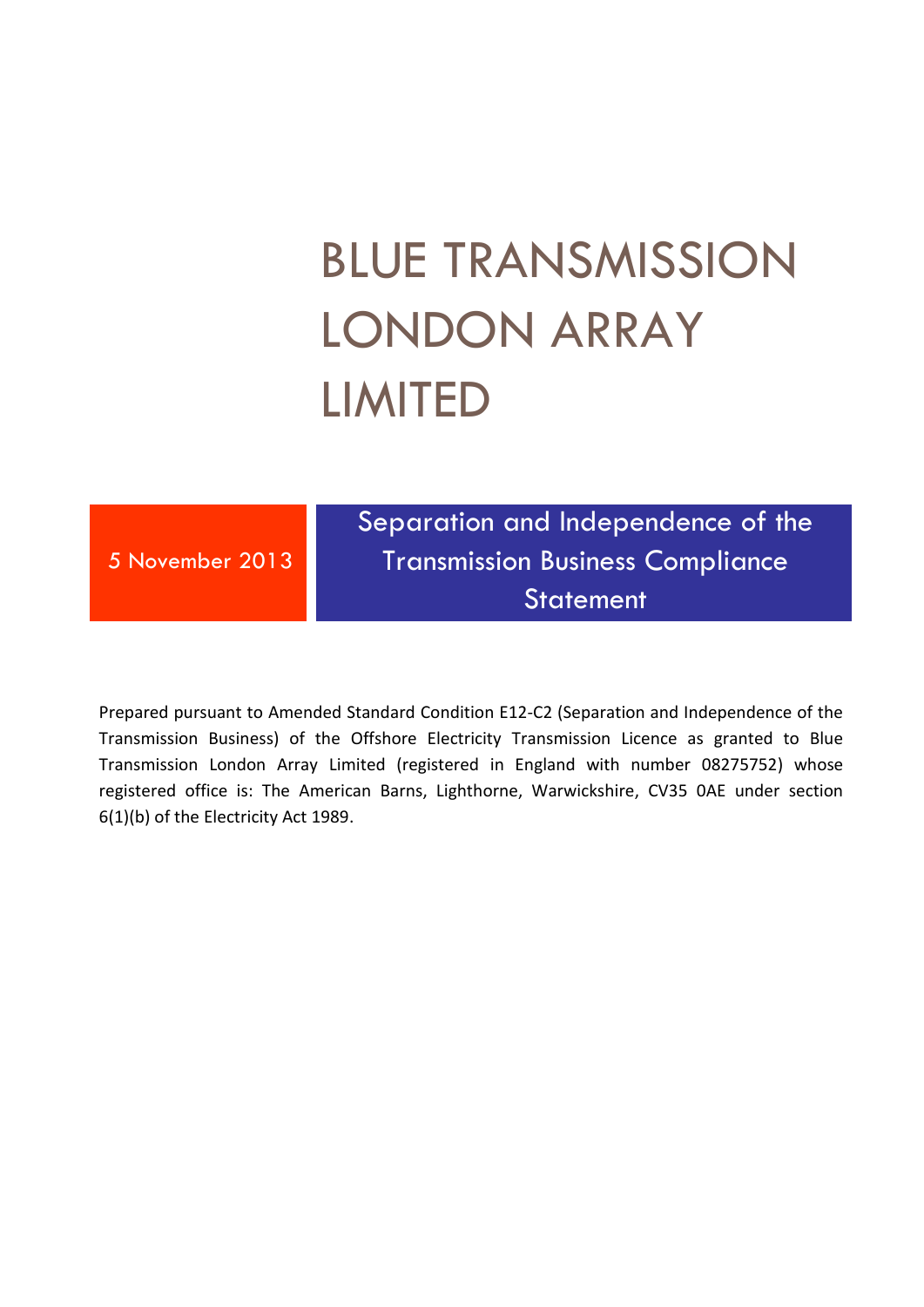#### **SEPARATION AND INDEPENDENCE OF THE TRANSMISSION BUSINESS COMPLIANCE STATEMENT**

### **1. Introduction**

- 1.1 This Separation and Independence of the Transmission Business Statement of Compliance (the "Statement") has been prepared to secure compliance with paragraphs 1, 2, 4, 5 and 6 of Amended Standard Condition E12-C2 of the Offshore Electricity Transmission Licence (the "Licence") held by Blue Transmission London Array Limited ("BTLA") - the "Licensee" or "the Company".
- 1.2 It is a requirement of the Licencee to have in place this Statement (as approved by the Gas and Electricity Markets Authority ("the Authority")) within 30 days of the Licence grant (or as otherwise directed by the Authority); and to maintain at all times the required systems of control and governance that are described in this Statement.

### **2. Purpose and changes to the Statement**

- <span id="page-1-0"></span>2.1 The purpose of this Statement is to describe the practices, procedures and systems which BTLA has adopted to secure compliance with its obligations under the following conditions of the Licence:
	- a) Standard Condition E6 (Prohibition of Cross-subsidies);
	- b) Standard Condition E7 (Restriction on Activity and Financial Ring Fencing);
	- c) Amended Standard Condition E12–C1 (Conduct of the Transmission Business); and
	- d) Amended Standard Condition E12–C2 (Separation and Independence of the Transmission Business
- 2.2 The Licensee is required to revise this Statement when circumstances change such that this Statement no longer secures compliance with Standard Condition E6 (Prohibition of Cross-subsidies); Standard Condition E7 (Restriction on Activity and Financial Ring Fencing); Amended Standard Condition E12–C1 (Conduct of the Transmission Business); and Amended Standard Condition E12–C2 (Separation and Independence of the Transmission Business)
- 2.3 Any revisions to this Statement shall only become effective once the Authority has approved the revised Statement and once approved this Statement may only be revised with the approval of the Authority.
- 2.4 This Statement sets out how BTLA shall:
	- a) Maintain appropriate managerial and operational independence of the Licensee in undertaking its activities under the Licence, from any associated business as required by Amended Standard Condition E12–C2 paragraph 4(a).
	- b) Ensure that the transmission business shall not give any cross-subsidy to, or receive any cross-subsidy from, any other business of the Licensee or of an affiliate or related undertaking of the Licensee as required by Standard Condition E6.
	- c) Not conduct any business or carry on any activity other than the transmission business, save as provided for by paragraphs 3 and 4 of Standard Condition E7.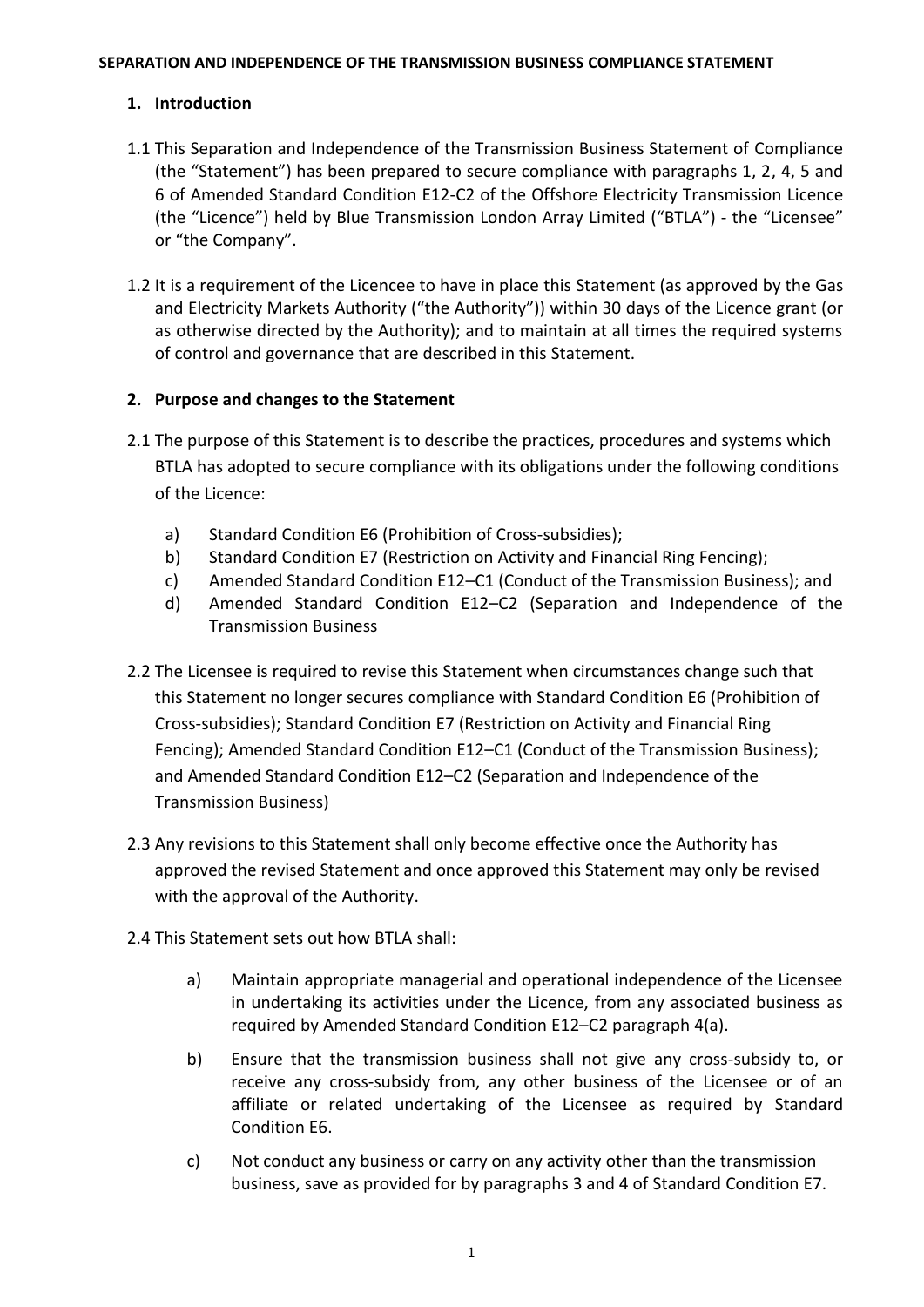- d) Conduct its transmission business in the manner best calculated to secure that, in complying with its obligations under the Licence:
	- o the Licensee;
	- o any affiliate or related undertaking of the Licensee;
	- o any user of the national electricity transmission system; and
	- o any other transmission licensee;

obtains no unfair commercial advantage including, in particular, any such advantage from a preferential or discriminatory arrangement, being, in the case of such an advantage accruing to the Licensee, one in connection with a business other than its transmission business as required under Amended Standard Condition E12–C1 paragraph 1.

- e) As required under Amended Standard Condition E12–C1 paragraph 2, except insofar as the Authority may direct, secure and procure separate premises, equipment, systems for recording and storing data, facilities, staff, and property from:
	- o those owned by the transmission licensee that holds a co-ordination licence and is responsible for co-ordinating and directing the flow of electricity onto or over the national electricity transmission system; and
	- o those owned by any associated business of the Licensee that is authorised to generate or supply electricity.
- <span id="page-2-0"></span>f) As required under Amended Standard Condition E12-C2 paragraph 4(b) except insofar as the Authority consents to the Licensee not doing so, ensure:
	- i) a transmission licensee that holds a co-ordination licence and is responsible for co-ordinating and directing the flow of electricity onto or over the national electricity transmission system; and
	- ii) any associated business of the Licensee that is to generate or supply electricity,

may not use or have access to:

- o premises or parts of premises occupied by persons engaged in, or engaged in respect of, the management or operation of the transmission business or any external transmission activities;
- $\circ$  systems for the recording, processing or storage of data to which persons engaged in, or engaged in respect of, the management or operation of the transmission business or any external transmission activities also have access;
- o equipment, facilities or property employed for the management or operation of the transmission business or any external transmission activities; or
- o the services of persons who are (whether or not as their principal occupation) engaged in, or in respect of, the management or operation of the transmission business or any external transmission activities; and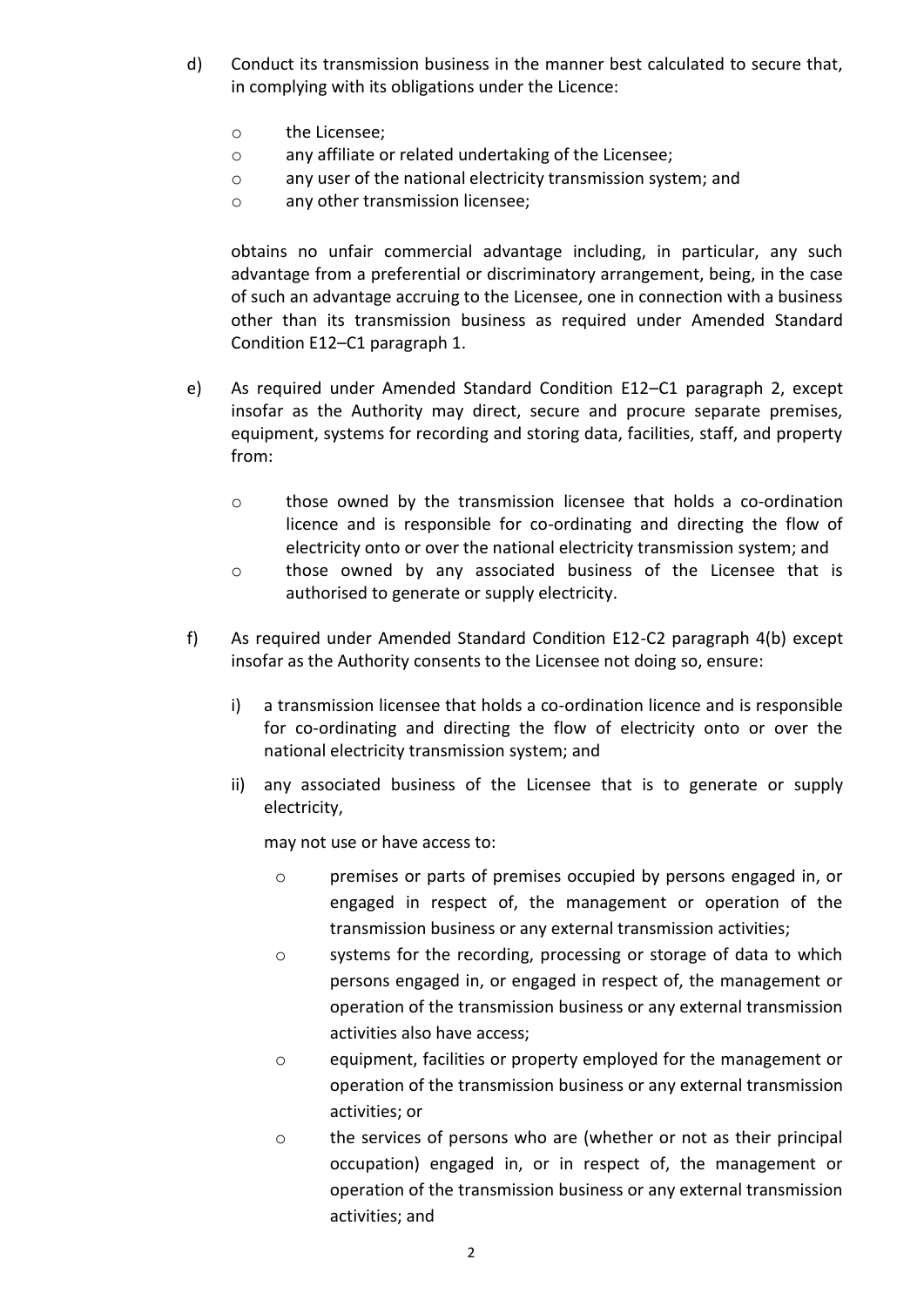- iii) it can and does, insofar as is legally possible, prevent any person who has ceased to be engaged in, or in respect of, the management or operation of the transmission business from being engaged in, or in respect of, the activities of any associated business of the Licensee until the expiry of an appropriate time from the date on which he ceased to be engaged by the transmission business, where that associated business is either:
	- o a transmission licensee that holds a co-ordination licence and is responsible for co-ordinating and directing the flow of electricity onto or over the national electricity transmission system; or
	- o authorised to generate or supply electricity.
- g) Put in place and at all times maintain such systems of control and other governance arrangements which are necessary to ensure that the Licensee complies with its obligations contained in Standard Condition E6, Standard Condition E7, Amended Standard Condition E12-C1 and Amended Standard Condition E12–C2.

### **3. Group Structure**

- 3.1 BTLA is a wholly owned subsidiary of Blue Transmission London Array (Holdings) Limited which itself is a wholly owned subsidiary of Blue Transmission Investments Limited ("BTI"). BTLA was incorporated on 31 October 2012 and together with its wholly owned parent undertaking was acquired by BTI on 19 November 2012. BTLA commenced trading on 10 September 2013 (the "financial close date") being the day after BTLA was granted an offshore transmission licence to own and operate the London Array (Phase 1) offshore electricity transmission system.
- 3.2 BTI is jointly owned in equal proportions by a consortium of independent investors being BIF Offshore Windkraft Holdings Limited ("BOWH" - a wholly owned subsidiary of Barclays Integrated Infrastructure Fund LP) and Diamond UK Transmission Corporation Limited ("DUTC") (a wholly-owned indirect subsidiary of Mitsubishi Corporation).
- 3.3 BTI has 100% indirect equity interests in Blue Transmission Walney 1 Limited ("BTW1"), Blue Transmission Walney 2 Limited ("BTW2") and Blue Transmission Sheringham Shoal Limited ("BTSS") which each hold an offshore electricity transmission licence to operate an offshore electricity transmission system.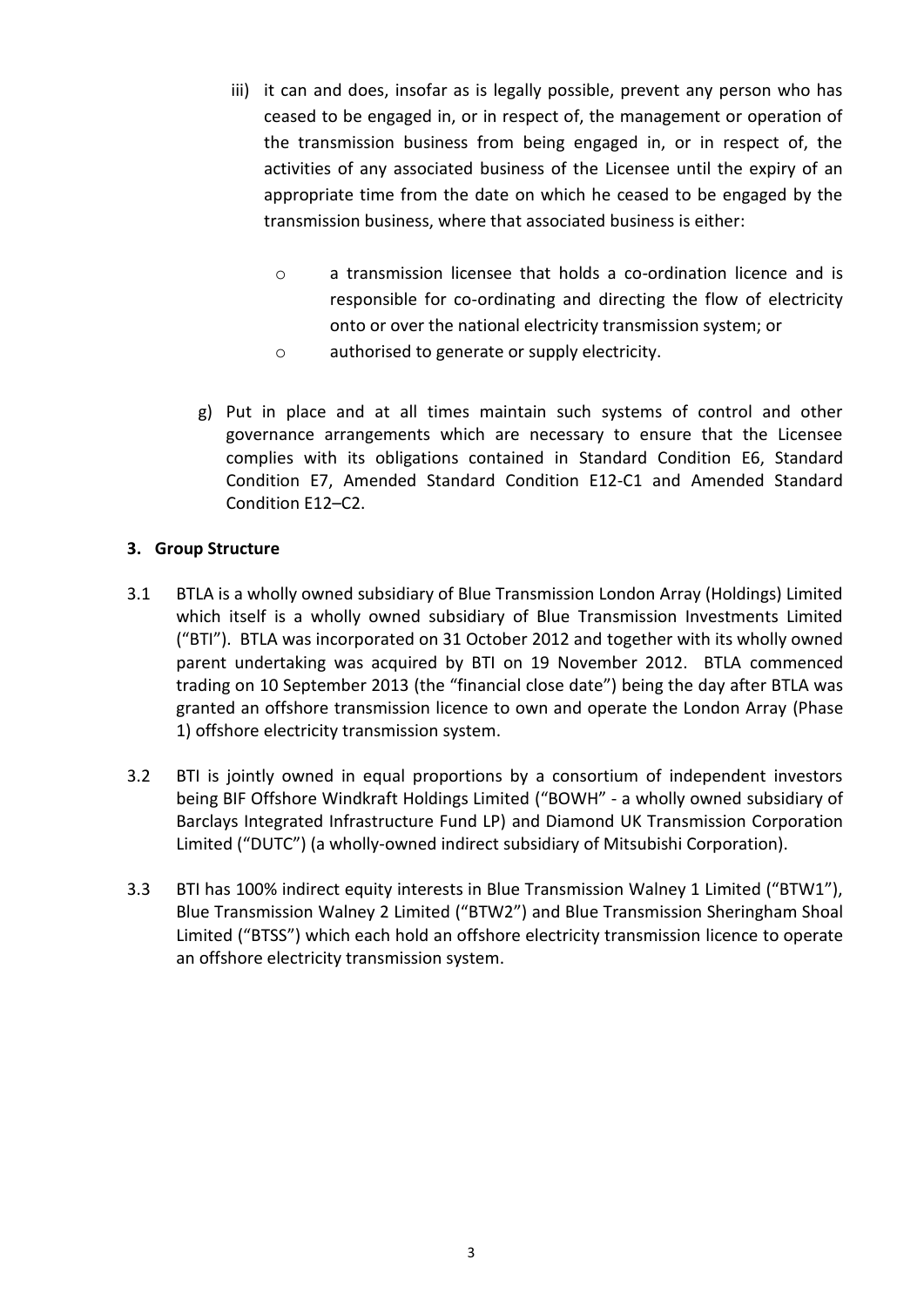

 $1$ Owned by a consortium of independent investors (the "Blue Transmission Consortium").

### **4. Operating Model**

- <span id="page-4-0"></span>4.1 BTLA primarily operates and maintains its offshore electricity transmission system through a series of bilateral contractual arrangements with independent third parties and with BTI (which in itself also contracts with independent third parties). BTI acts as both: a service and holding company to the BTI Group, providing certain shared services to BTLA and to the other offshore transmission companies within the BTI Group. These shared services may include the services of staff that may be employed by BTI from time to time and all these services or "common services" are provided to BTLA, BTW1, BTW2, BTSS and future potential members of the BTI Group – the flow of common services are shown in diagrammatic form in paragraph [4.4](#page-5-0) below.
- <span id="page-4-1"></span>4.2 Consistent with the operating model described in paragraph [4.1](#page-4-0) above, the management of the operations of BTLA has been outsourced to an independent third party, Frontier Power Limited, a specialist in the provision of asset management services to the energy sector. Frontier Power Limited has contracted with BTI to provide management and other shared services to that company and its subsidiaries including BTLA. Frontier Power Limited is not affiliated in any way to the BTI Group.
- 4.3 The provider of operating and maintenance services ("O&M") to maintain and operate the transmission assets of BTLA is Dong Energy London Array Limited, Dong Energy London Array II Limited, E.ON Climate & Renewables UK London Array Limited and Masdar Energy UK Limited (together the "O&M Participants"). O&M services are provided to BTW1, BTW2 and BTSS by different providers.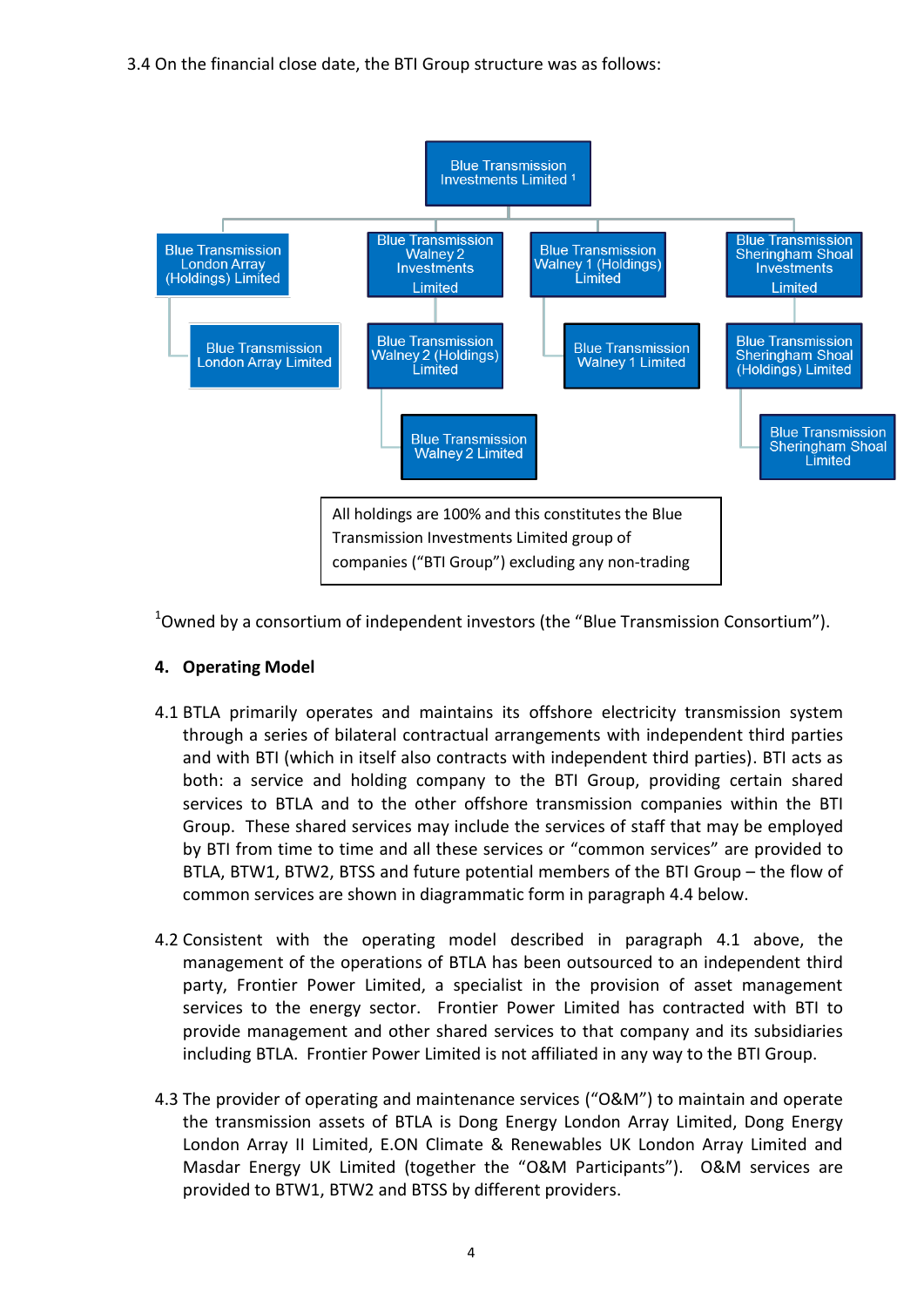<span id="page-5-0"></span>

### **5. Conduct of the Transmission Business (Amended Standard Condition E12-C1)**

### *5.1 Obtaining no unfair commercial advantage*

- 5.1.1 In accordance with Amended Standard Condition E12–C1 paragraph 1, BTLA is required, as referenced above, to conduct its transmission business in the manner best calculated to secure that, in complying with its obligations under the Licence:
	- a. the Licensee;
	- b. any affiliate or related undertaking of the Licensee;
	- c. any user of the national electricity transmission system; and
	- d. any other transmission licensee;

obtains no unfair commercial advantage including, in particular, any such advantage from a preferential or discriminatory arrangement, being, in the case of such an advantage accruing to the Licensee, one in connection with a business other than its transmission business.

5.1.2 BTLA has put in place a Code of Conduct that applies to all employees of BTLA, its affiliates and for related undertakings involved in any activities in relation to any wholly owned subsidiaries of its ultimate parent undertaking (BTI) and to employees and consultants of Frontier Power Limited (provider of management services to BTLA – see paragraph [4.2](#page-4-1) above).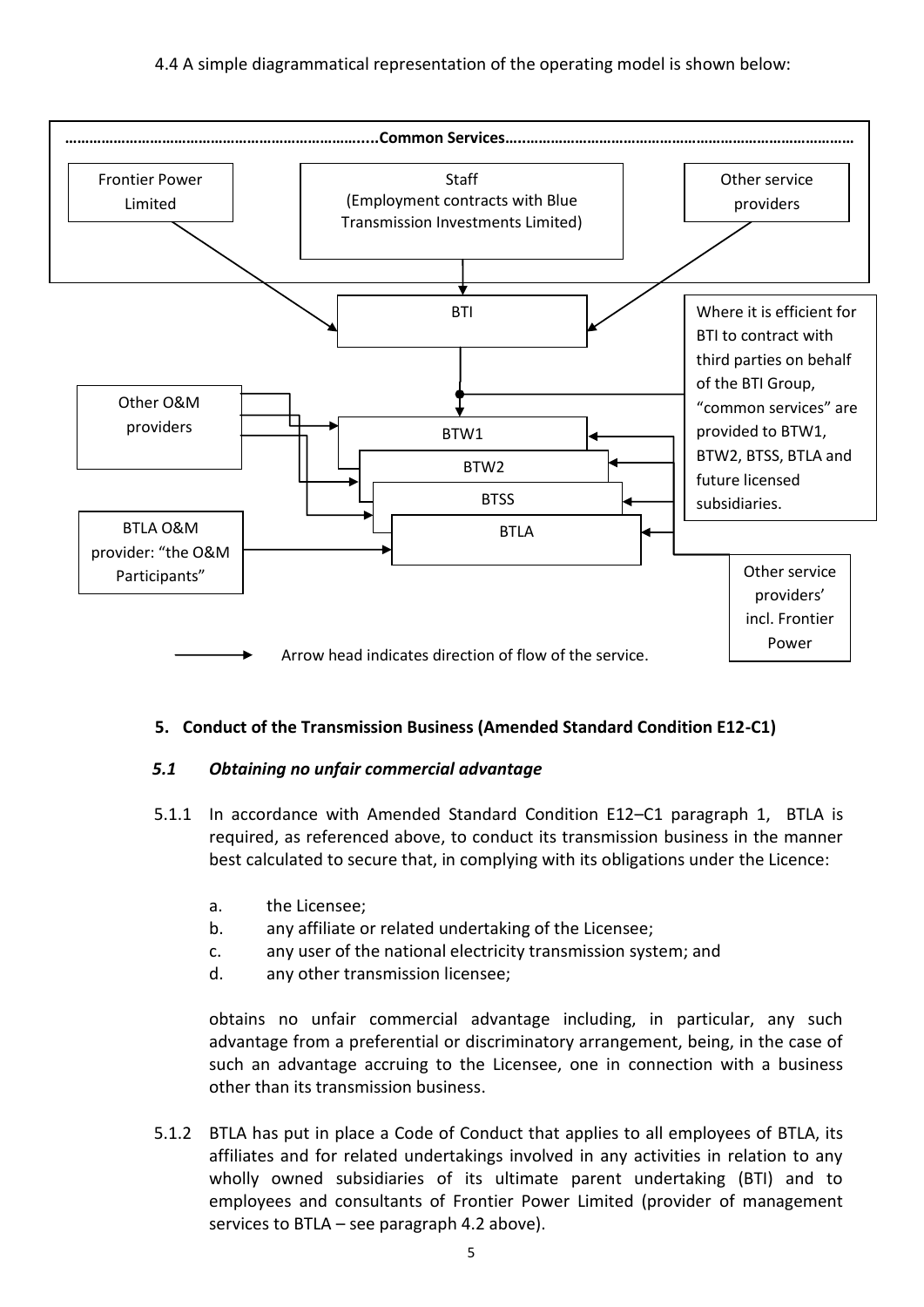- 5.1.3 The Code of Conduct explains and requires those subject to the Code of Conduct to carry out their duties, tasks and other activities in such a manner as to secure compliance with certain obligations under the Licence and in particular, compliance with Amended Standard Condition E12-C1 as to the conduct of the transmission business.
- 5.1.4 BTLA has in place certain procurement procedures to ensure that the Licensee procures goods and services in an efficient and cost effective manner. Authorisation for procurement events take place at different value levels and are designed to prevent unauthorised, non-compliant behaviour. The procurement process is administered by Frontier Power Limited. Material contracts require BTLA board approval.
- 5.1.5 Management services are provided to BTLA by Frontier Power Limited which is an independent management services company as explained in paragraph [4.2](#page-4-1) above. Fees in respect of such management services are negotiated at arms-length and on normal commercial terms.
- 5.1.6 The BTLA directors are required to declare any potentially conflicting interest at each board meeting and understand their fiduciary duties to the Company (and Licensee) under both company law and the Licence. The BTLA directors understand that their fiduciary duty to BTLA, as Licensee, is distinct from that of any other company including those that hold a transmission licence (including any entities that are affiliates). Decisions taken by the BTLA board have regard to these fiduciary duties.
- 5.1.7 BTLA directors receive such training and support as required to ensure that they understand their obligations to the Company - see paragraph [6.1.4](#page-8-0) below.
- 5.1.8 The BTLA board, its compliance committee and Compliance Officer monitor compliance with Amended Standard Condition E12–C1.

### *5.2 Premises, equipment, systems for recording and storing data, facilities, staff and property*

5.2.1 In accordance with Amended Standard Condition E12–C1 paragraph 2, BTLA, is required, except insofar as the Authority may direct, to secure and procure separate premises, equipment, systems for recording and storing data, facilities, staff, and property from:

a. those owned by a transmission licensee that, being a holder of a coordination licence, is responsible for co-ordinating and directing the flow of electricity onto or over the national electricity transmission system; and

b. those owned by any associated business of the Licensee that is authorised to generate or supply electricity.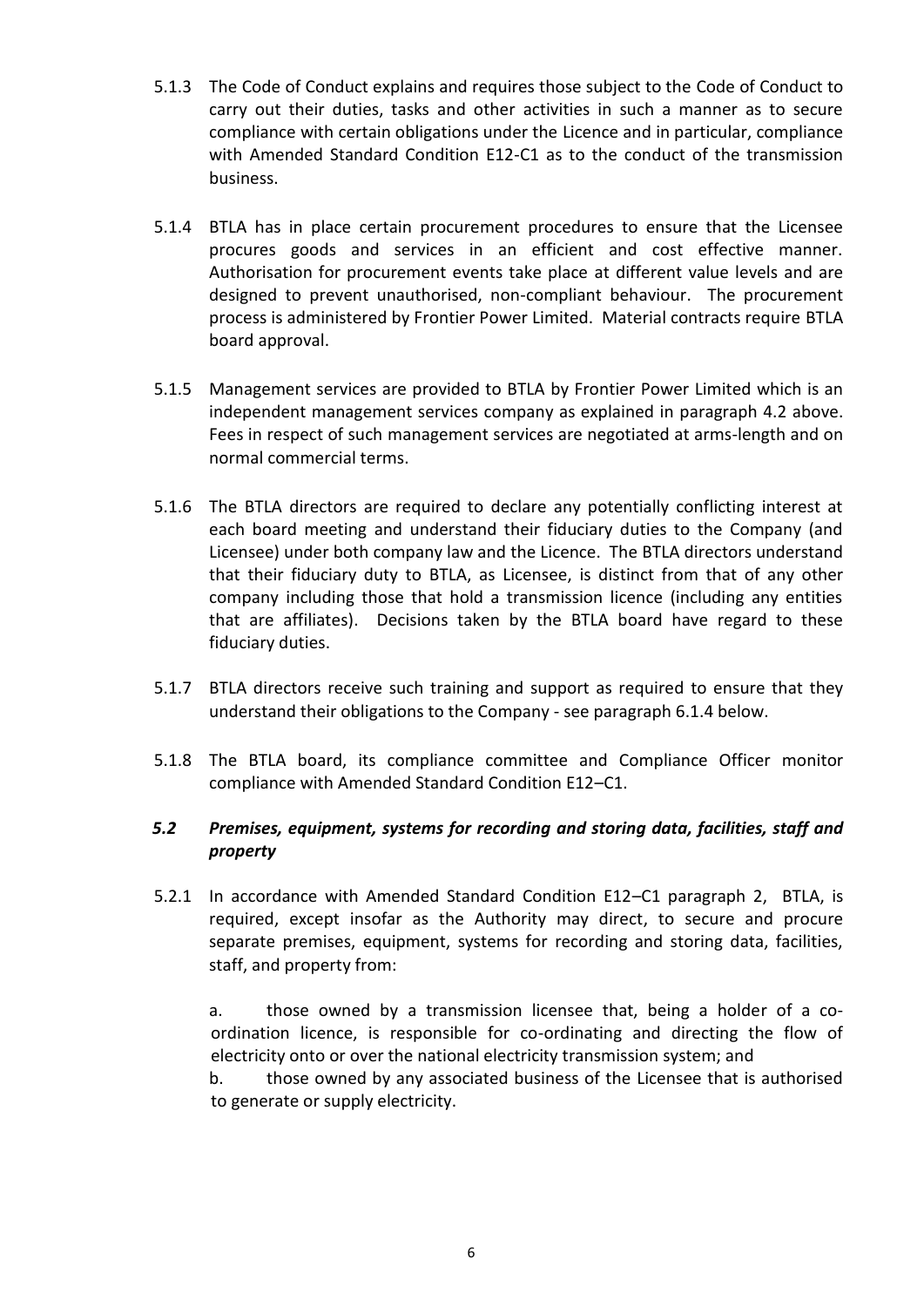- 5.2.2 BTLA does not and does not intend to share any resources with any transmission licensee that holds a co-ordination licence and is responsible for co-ordinating and directing the flow of electricity onto or over the national electricity transmission system. BTLA owns, rents, or otherwise has access to premises, equipment, and systems for recording and storing data, facilities and staff independent of such a licensee. Similarly, BTLA does not share such resources with any business that would fall within the definition of an "…associated business of the Licensee that is authorised to generate or supply electricity" as no such associated businesses exist. Consequently, BTLA is fully compliant with Amended Standard Condition E12–C1 paragraph 2 as the circumstances that this condition addresses are not relevant to the Company.
- 5.2.3 The BTLA directors will monitor compliance with the obligations of Amended Standard Condition E12–C1 paragraph 2 in the light of any change in circumstances.

### **6. Separation and Independence of the Transmission Business (Amended Standard Condition E12-C2)**

### *6.1 Managerial and operational independence of the Licensee*

- 6.1.1 In order to maintain the requisite managerial and operational independence of the Licensee, BTLA, its fellow subsidiary undertakings and its parent undertaking have all been established as legally separate companies, each with their own separate board of directors.
- 6.1.2 No affiliate or related undertaking of BTLA is authorised to generate, distribute or supply electricity, or to provide meter reading or meter-related services. BTW1, BTW2 and BTSS are the only affiliates or related undertakings of BTLA that are authorised to transmit electricity.
- 6.1.3 Amended Standard Condition E12–C2 (paragraphs 5 and 6) imposes the following obligations on the Licensee:
	- a. The Licensee is required to establish separate boards of directors for the transmission business and for any associated businesses; and
	- b. Each member of such boards of directors or executives for associated businesses who is also a director of the offshore transmission business shall fulfil their role in relation to the taking of such decisions as if he or she were a director of a legally incorporated company whose sole business is the business in respect of which the board he or she is a member of has been established.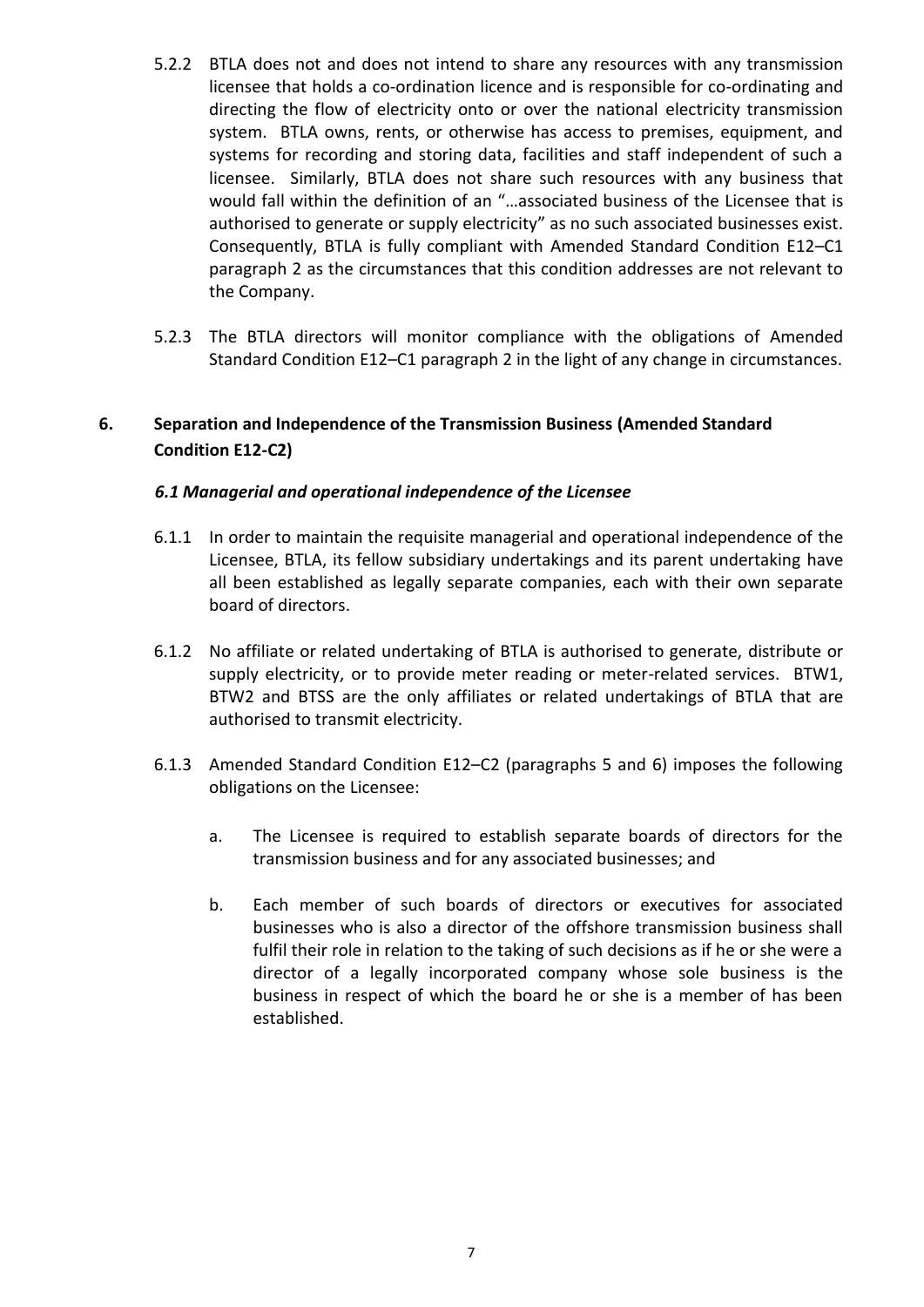- <span id="page-8-0"></span>6.1.4 Responsive to the obligations imposed on the Licensee under Amended Standard Condition E12–C2 (paragraphs 5 and 6), and responsive to other obligations contained within the Licence including, but not limited to the appointment of a Compliance Officer in accordance with Amended Standard Condition E12-C4, the following arrangements have been put in place:
	- a. Separate boards of directors for each company in the BTI Group have been established, the appointment of an independent Compliance Officer for each licensed business within the BTI Group together with the establishment of a compliance committee for each Licensee, is designed to ensure that there is appropriate corporate governance and independence of each company within the BTI Group.
	- b. The directors of each company within the BTI Group are required at all times to act in accordance with their fiduciary duties to that company in accordance with the requirements of company law and, in the case of BTLA, BTW1, BTW2 and BTSS their offshore transmission licences. This means that they must discharge their duties and take all decisions as a member of the board of that company in the best interests of the business (the transmission business in the case of BTLA, BTW1, BTW2 and BTSS) of that company and without regard to the interests of any other company or business.
	- c. The directors of each company within the BTI Group have and will continue to receive support and any training as required to ensure that they understand their obligations to the company upon whose board they serve and in particular, in relation to BTLA, BTW1, BTW2 and BTSS transmission licence holders, the relevant licence obligations with which they and the licensees have to comply. In particular, the importance of business separation has been explained and reinforced to the directors of each company within the BTI Group and they have and will continue to be provided with regular reports on compliance. Discussions have been held and will continue to be held with the BTLA directors regarding the importance of compliance with the obligations of the Licence generally and in respect of business separation in particular – both with the management and the independent Compliance Officer.

### *6.2 Staff, premises, IT and other facilities*

- <span id="page-8-1"></span>6.2.1 As referenced under paragraph 2.4 [f\)](#page-2-0) above the Licensee is not permitted to share certain resources with particular entities unless the Licensee has been allowed to do so by the Authority. The entities that are not permitted to share or use certain resources (except where permitted to do so by the Authority) are as follows:
	- a. a transmission licensee that holds a co-ordination licence and is responsible for co-ordinating and directing the flow of electricity onto or over the national electricity transmission system; and
	- b. any associated business of the Licensee that is to generate or supply electricity.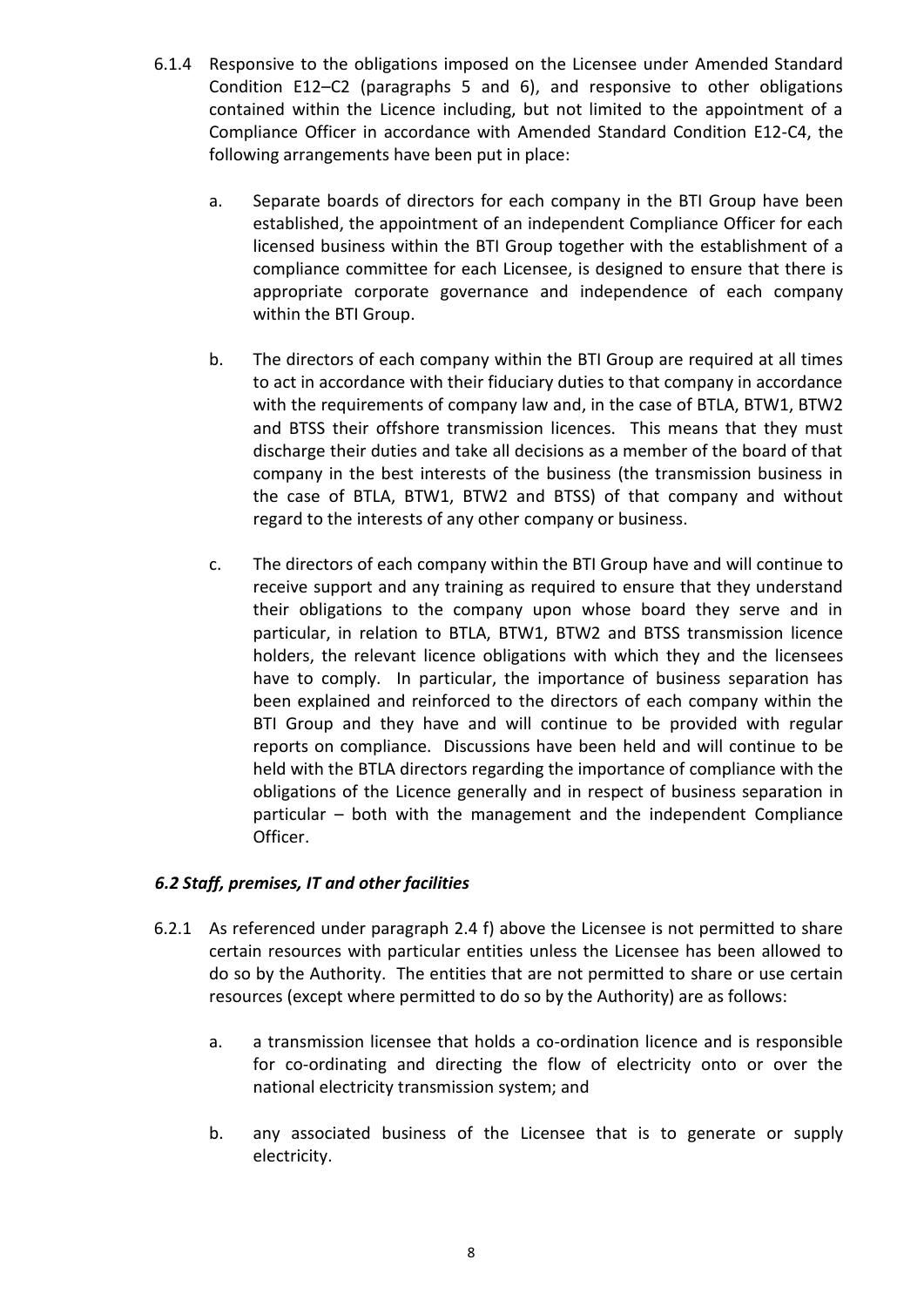- <span id="page-9-1"></span>6.2.2 The BTI Group does not share any resources with any entity (including associated businesses) that meets the operating characteristics described in paragraph [6.2.1](#page-8-1) above. Furthermore, based on the current plans of the Company and the BTI Group, the BTLA directors do not expect this situation to change. Consequently the Licensee is compliant with the conditions of Amended Standard Condition E12–C2 paragraph 4(b) (i) and (ii).
- 6.2.3 The directors will monitor the future activities and plans of the BTI Group to ensure that it remains compliant with the conditions of Amended Standard Condition E12– C2 paragraph 4(b) (i) and (ii).
- <span id="page-9-0"></span>6.2.4 Amended Standard Condition E12–C2 paragraph 4 (b) (iii) requires the Licensee to ensure that it can and does, insofar as is legally possible, prevent any person who has ceased to be engaged in, or in respect of, the management or operation of the transmission business from being engaged in, or in respect of, the activities of any associated business of the Licensee until the expiry of an appropriate time from the date on which he ceased to be engaged by the transmission business, where that associated business is either:
	- a. a transmission licensee that holds a co-ordination licence and is responsible for co-ordinating and directing the flow of electricity onto or over the national electricity transmission system; or
	- b. authorised to generate or supply electricity.
- 6.2.5 The Licensee or ultimate controllers have no associated businesses that meet the characteristics of the businesses described in paragraph [6.2.4](#page-9-0) above and therefore the conditions envisaged by Amended Standard Condition E12– 2 paragraph 4 (b) (iii) currently do not apply. For the same reasons outlined in paragraph [6.2.2](#page-9-1) the Licensee is and expects to remain fully compliant with the conditions of Amended Standard Condition E12–C2 paragraph 4(b) (iii) as there are no plans for such associated businesses to operate in the foreseeable future. However, the BTLA directors will monitor future activities, plans and make suitable enquiries to ensure that it remains compliant with the conditions of Amended Standard Condition E12– C2 paragraph 4(b)(iii).
- 6.2.6 BTI has its own board of directors, employs its own staff from time to time and has or contracts for access to administration facilities whereas by contrast, BTLA, BTW1, BTW2 and BTSS have separate boards of directors but do not employ any staff or have their own administration facilities. In addition, BTI has entered into a Management Services Agreement ("MSA") with Frontier Power Limited (to which the other companies in the BTI Group are also parties) whereby Frontier Power Limited will provide a range of general management and other shared services to the BTI Group and will supervise any BTI staff that may be employed.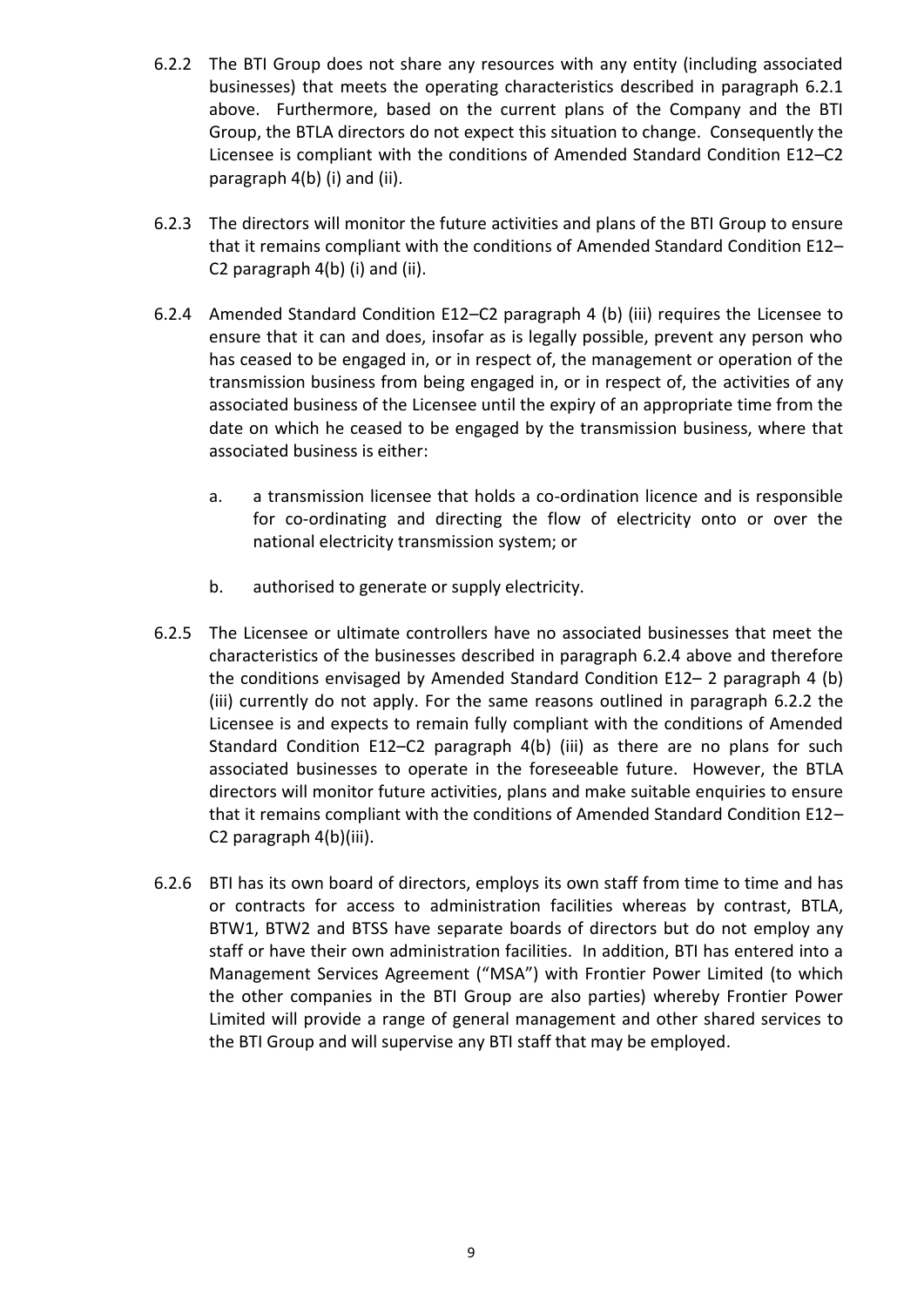- 6.2.7 The Licensee is not authorised to obtain, nor allow any affiliate or related undertaking or staff from any affiliate or related undertaking to obtain, an unfair commercial advantage from having shared access or use of resources shared within the BTI Group. Given the ownership and group structure within which the Licensee operates; the nature of the regulatory regime; the inherent low risk business model operated by the Licensee; and the nature of the resources being shared, all of which are described elsewhere in this Statement, it is the opinion of the BTLA directors that the likelihood of an unfair commercial advantage being gained by any of the parties referenced above, is considered extremely low. The Company's Code of Conduct, described in paragraph [6.2.8,](#page-10-0) ensures that all relevant personnel are aware that the obtaining an unfair commercial advantage is not permitted, and in addition, the Compliance Officer monitors this compliance through the review of the Licensee's procedures; interviews with management; regular meetings with the BTLA board; and the review of the agenda, papers and minutes of the BTLA board meetings.
- <span id="page-10-0"></span>6.2.8 The BTI Group has implemented processes to ensure that its employees and all other persons involved in the management or operation of BTLA's transmission business conduct the transmission business in the manner best calculated to secure that BTLA complies with the Licence conditions covered by this Statement. These processes include requiring all such employees and other persons to comply with the Code of Conduct set out in Appendix 1.
- 6.2.9 The BTI Group has implemented security to premises; physical documents; and IT systems, as appropriate, to secure the confidentiality of information and only allow access by authorised persons.
- 6.2.10 There are only a limited number of employees and/or consultants providing management services to the BTI Group. Information is only shared with those employees/consultants necessary for the performance of their duties and information (including financial information) is segregated accordingly by the use of logical access controls. Other IT controls include the use of passwords. Physical access is restricted to the premises and/or documents by the uses of keys and/or key code access.

### **7. Compliance Officer (Amended Standard Condition E12 – C4)**

7.1 The Licensee has, following consultation with the Authority, appointed a competent person as the "Compliance Officer" for the purpose of facilitating compliance by the Licensee with Amended Standard Condition E12–C4 of the Licence and with Standard Condition E6 (Prohibition of Cross-subsidies), Standard Condition E7 (Restriction on Activity and Financial Ring Fencing), Amended Standard Condition E12-C1 (Conduct of the Transmission Business) and Amended Standard Condition E12-C2 (Separation and Independence of the Transmission Business) and Amended Standard Condition E12-C3 (Restriction on use of certain information) (the "relevant duties").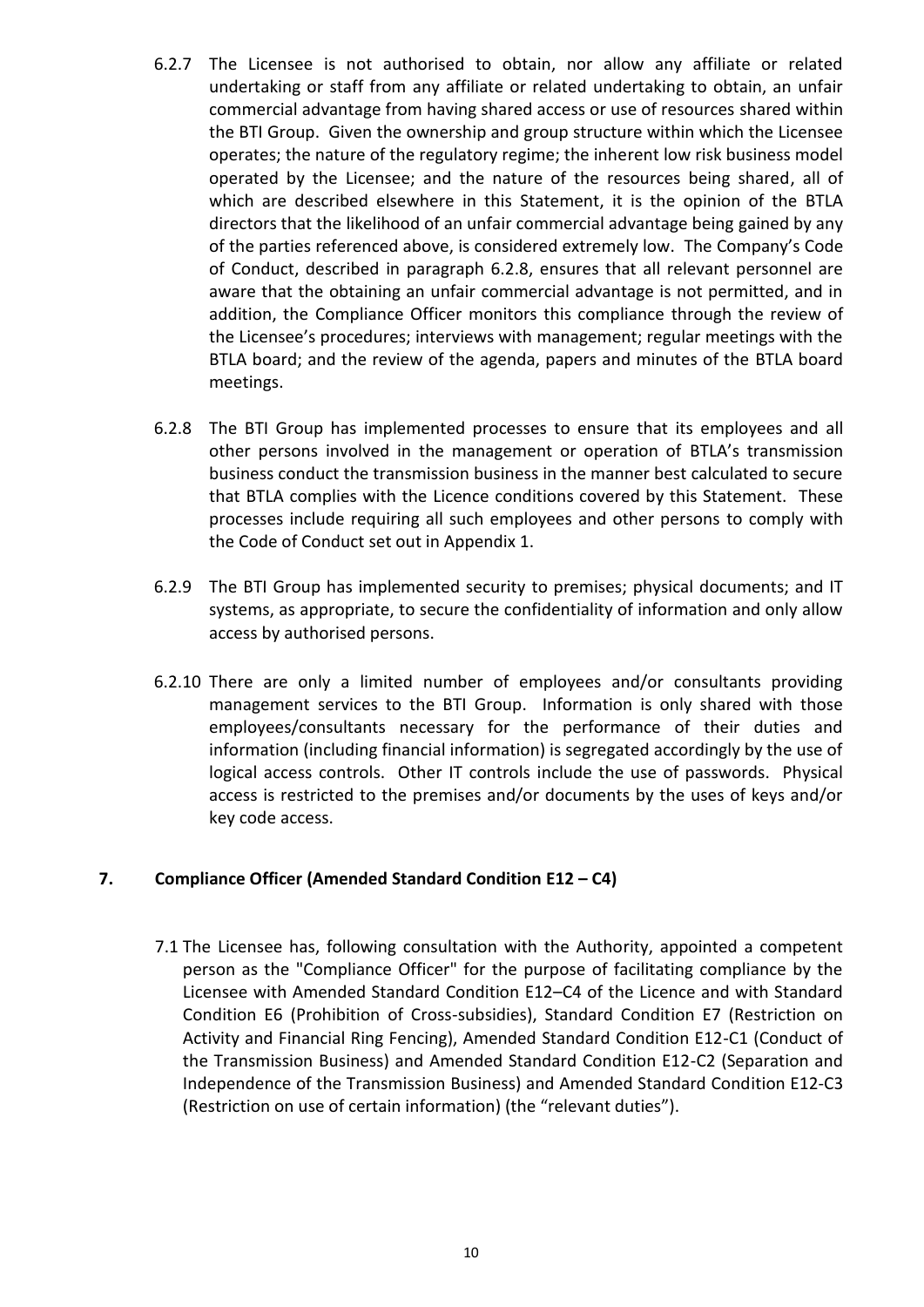- 7.2 The function of the Compliance Officer will be to perform the duties and tasks outlined in paragraph 7 of Amended Standard Condition E12–C4 (covering advising, monitoring, investigating and reporting on compliance matters). This will include providing relevant advice and information to the Licensee (including individual directors of the Licensee) and its compliance committee. The Compliance Officer will report annually to the compliance committee and to the BTLA board of directors. Thereafter, the Licensee will make a report to the Authority.
- 7.3 The Compliance Officer is independent of the management of the Licensee and provides an important check and balance in relation to Licensee's overall Licence compliance framework in general and specifically in relation to the issue of business separation and independence. The Compliance Officer's independence from the management of the Licensee is an essential characteristic of a Compliance Officer. This characteristic allows the Compliance Officer to form an independent and objective view as to the Licensee's compliance with the transmission business separation requirements of the Licence; independent from any views that may be expressed by the management and the BTLA directors.
- 7.4 The Compliance Officer is able to offer independent advice to the management and directors of the Licensee in a number of areas; including the procedures and processes that have been put in place to achieve business separation and independence of the transmission business; and any interpretation of the Licence in business separation matters generally. The Compliance Officer is also able to proffer advice in relation to ad-hoc issues as they arise.

### **8. Prohibition of Cross subsidies (Standard Condition E6)**

- 8.1 Standard Condition E6 (Prohibition of Cross- subsidies) prohibits BTLA as the Licence holder, from giving or receiving a cross-subsidy from any other business or an affiliate or related undertaking of the Licensee.
- 8.2 As referred to above in section 4 Operating Model; BTLA primarily operates and maintains its transmission system through a series of bilateral contractual arrangements with independent third parties or where it is efficient to do so with BTI. BTI also contracts with independent third parties and has or intends to employ a limited number of employees. The nature of these arrangements means that the costs incurred within the BTI Group are negotiated at market prices at the date the arrangements are entered into, and where costs are not directly attributed, they are allocated within the BTI Group in a fair and equitable manner – see paragraphs [8.4](#page-11-0) and [8.5](#page-12-0) below.
- 8.3 BTLA contracts directly with its principal external service providers e.g. the O&M Participants; but such contracts are administered by BTI.
- <span id="page-11-0"></span>8.4 BTI contracts for a range of common services used by its licensed undertakings' (and to be used by future licensed subsidiaries). The costs of the common services provided by BTI which cannot be directly attributed to BTLA, BTSS, BTW1 and BTW2 are allocated to these entities by reference to a number of metrics. As and when further subsidiaries are established to acquire other offshore transmission assets, and the benefits of the common services provided by BTI are extended to such subsidiaries, it will be necessary to attribute and allocate the costs of such services across the expanded BTI Group.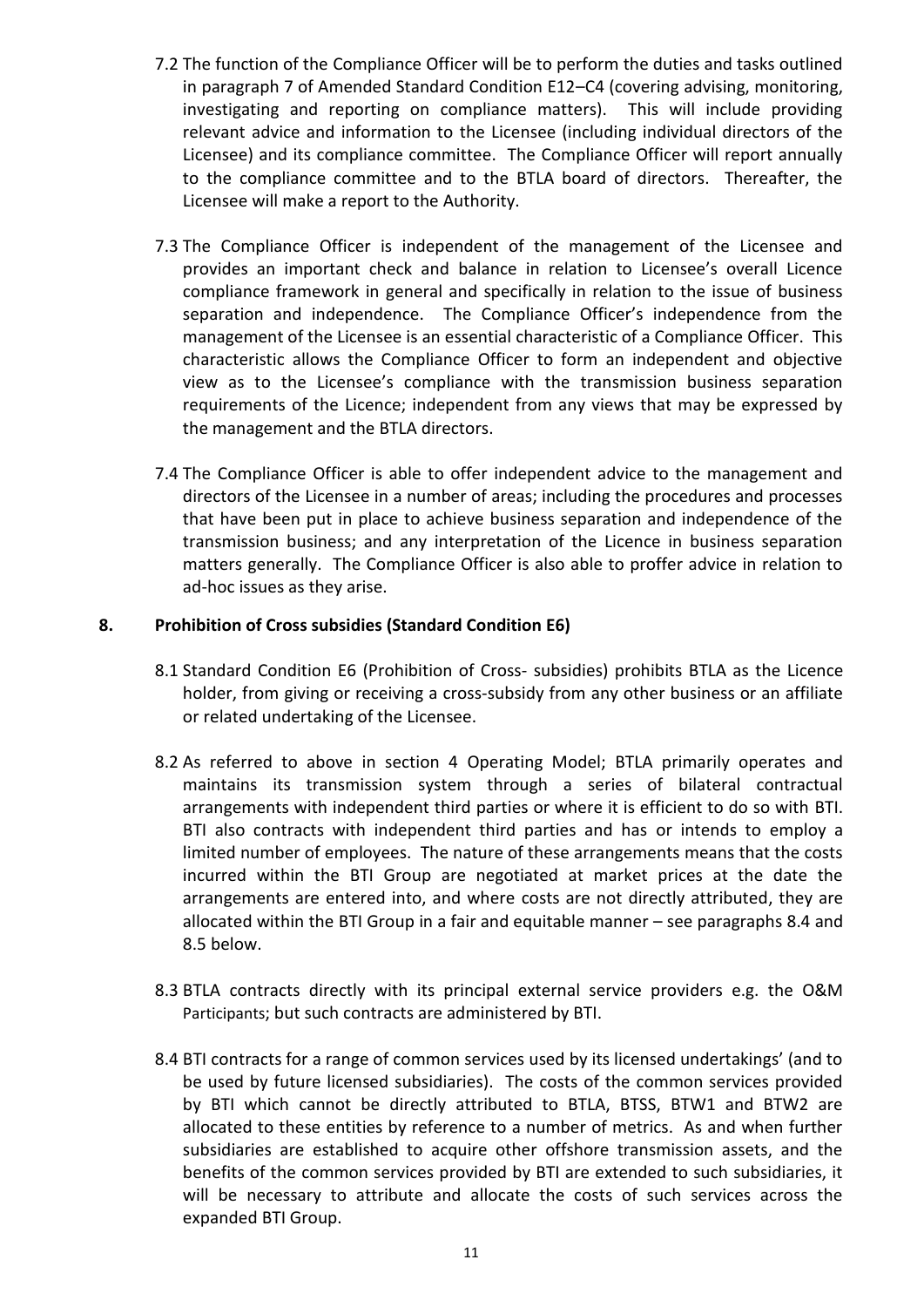- <span id="page-12-0"></span>8.5 The advantage of the arrangements referred to above is that it allows the BTI Group to obtain economies of scale from the sharing of administrative services and the benefits of these economies are reflected in each of the entities by virtue of the fact that separate services do not have to be established for each entity and that there is a fair and equitable sharing of the cost of these services. Such services include the cost of IT systems, facilities, property, employee and other management services. To the extent that a cost arising from a specific activity can be attributed to a particular entity, then the consequential costs arising will be charged to that particular entity. To the extent that costs cannot be attributed to any specific entity then the costs will be allocated – using appropriate metrics including the use of time allocation where appropriate.
- 8.6 The nature of the operating model inherently minimises the risk of cross subsidisation as there is a separation of the ownership from those entities contracted to operate the transmission system – these entities being independent of the owners. In addition, the nature of the regulatory arrangements means that the pricing of transmission services are set for the whole of the period that the Licence has been granted  $-20$  years. As a consequence, there is no incentive on the management, and/or any individual or individuals to intentionally receive or give a cross subsidy to or from the Licensee or its affiliates and related undertakings as it can have no impact on the revenue of the Licensee. Finally, the governance and compliance procedures outlined in this Statement (including the Code of Conduct described in paragraph [6.2.8](#page-10-0) above) that have been adopted by BTLA give the BTLA board reasonable assurance that they will continue to comply with this Licence obligation.

### <span id="page-12-1"></span>**9. Restriction on Activity and Financial Ring Fencing (Standard Condition E7)**

- 9.1 With certain exceptions, BTLA as the Licence holder is not permitted to conduct any business or carry on any activity other than the transmission business.
- <span id="page-12-2"></span>9.2 The principal exceptions to paragraph [9.1,](#page-12-1) relate to: the conduct of de minimis business (as defined in Standard Condition E7) whether carried out by BTLA or a subsidiary created for that purpose; investments acquired in the normal course of BTLA's treasury activities; investment in subsidiaries that have the sole purpose of carrying out financing activities; investment in entities that carry out the transmission business of the Licensee; and any other business activity to which the Authority has given its consent.
- 9.3 Through the operation of the MSA in providing management services to BTLA, Frontier Power Limited has to operate within certain parameters. Amongst other conditions, these operating parameters restrict Frontier Power Limited from entering into any arrangements, agreements or from carrying out any activities that are inconsistent with any operating plan approved by the BTLA board. The approved operating plan does not pre-suppose any proposed activities or arrangements that are inconsistent with the obligations contained within this Statement.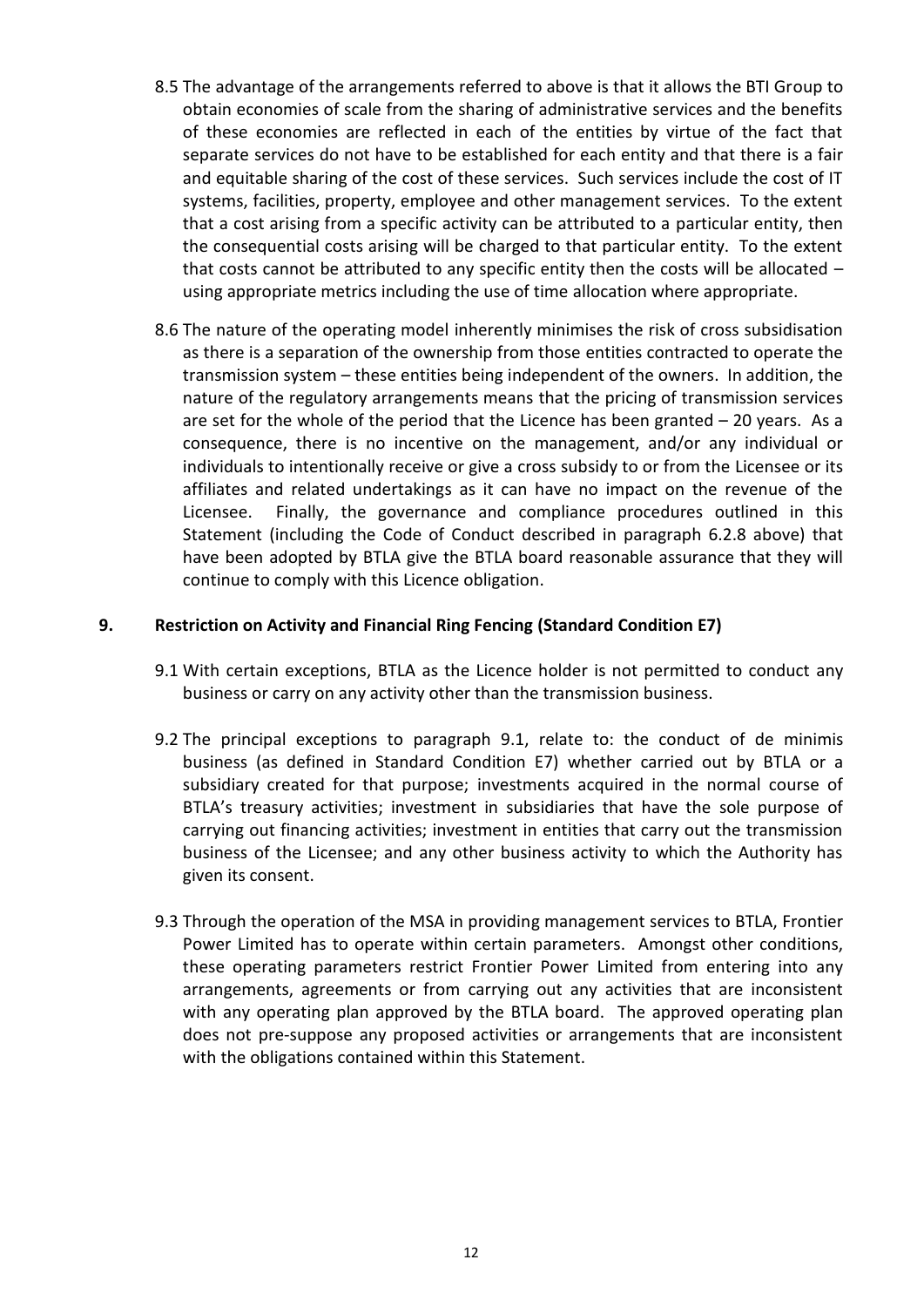9.4 The management of the Licensee operates through a series of delegated authorities and in particular, Frontier Power Limited, in its capacity as provider of management services, would not be permitted to enter into any business arrangement other than that of the transmission business without obtaining the permission of the BTLA directors. The BTLA directors are aware of the general prohibition relating to nontransmission business (subject to the exceptions described in paragraph [9.2\)](#page-12-2) and would not permit the Licensee to engage in this prohibited activity. Finally, in the event of the failure of any of the above processes and controls, the Compliance Officer would bring the attention of such activity to the attention of the BTLA directors ensuring that the appropriate remedial action would be taken.

### **10. Monitoring, responsibility and reporting**

- 10.1 The BTLA board is responsible for ensuring that BTLA complies with the obligations of the Licence generally and this Statement in particular, and will take all reasonable measures to ensure compliance with the terms of this Statement.
- 10.2 BTLA has appointed a compliance committee to specifically monitor compliance with the conditions of the Licence and the compliance committee reports to the BTLA board and that of the ultimate holding company.
- 10.3 BTLA has appointed a Compliance Officer (as required by Amended Standard Condition E12–C4) who is responsible for facilitating compliance by the Licensee with certain conditions of the Licence, including the conditions shown at paragraph [2.1](#page-1-0) of this Statement. The Compliance Officer will report to the compliance committee.
- 10.4 The compliance committee, Compliance Officer and board of directors of BTLA will monitor the activities of the Company in relation to compliance with all Licence obligations.
- 10.5 The compliance committee is scheduled to meet on an annual basis. This committee will consider whether the Licensee has complied with its obligations under the Licence and will report upon its deliberations to the BTLA board directors, including any breaches or potential breaches of Licence conditions. The compliance committee will consider reports from Frontier Power Limited (who are providing management services under the terms of the MSA) and from the Compliance Officer.
- 10.6 Frontier Power Limited maintains a register of obligations which, amongst other things, records relevant obligations under the Licence and they consider on a regular basis the content of this register and whether these obligations have been met. A regular review of this register is one of the management processes that allow Licence obligations to be monitored and reported against.
- 10.7 In the event that Frontier Power, the Compliance Officer or any member of the compliance committee becomes aware of a licence breach or a potential breach, then an ad-hoc meeting of the compliance committee will be called to consider the breach or potential breach. The compliance committee will make a recommendation to the BTLA board and where appropriate the BTLA board will be convened to consider the appropriate response.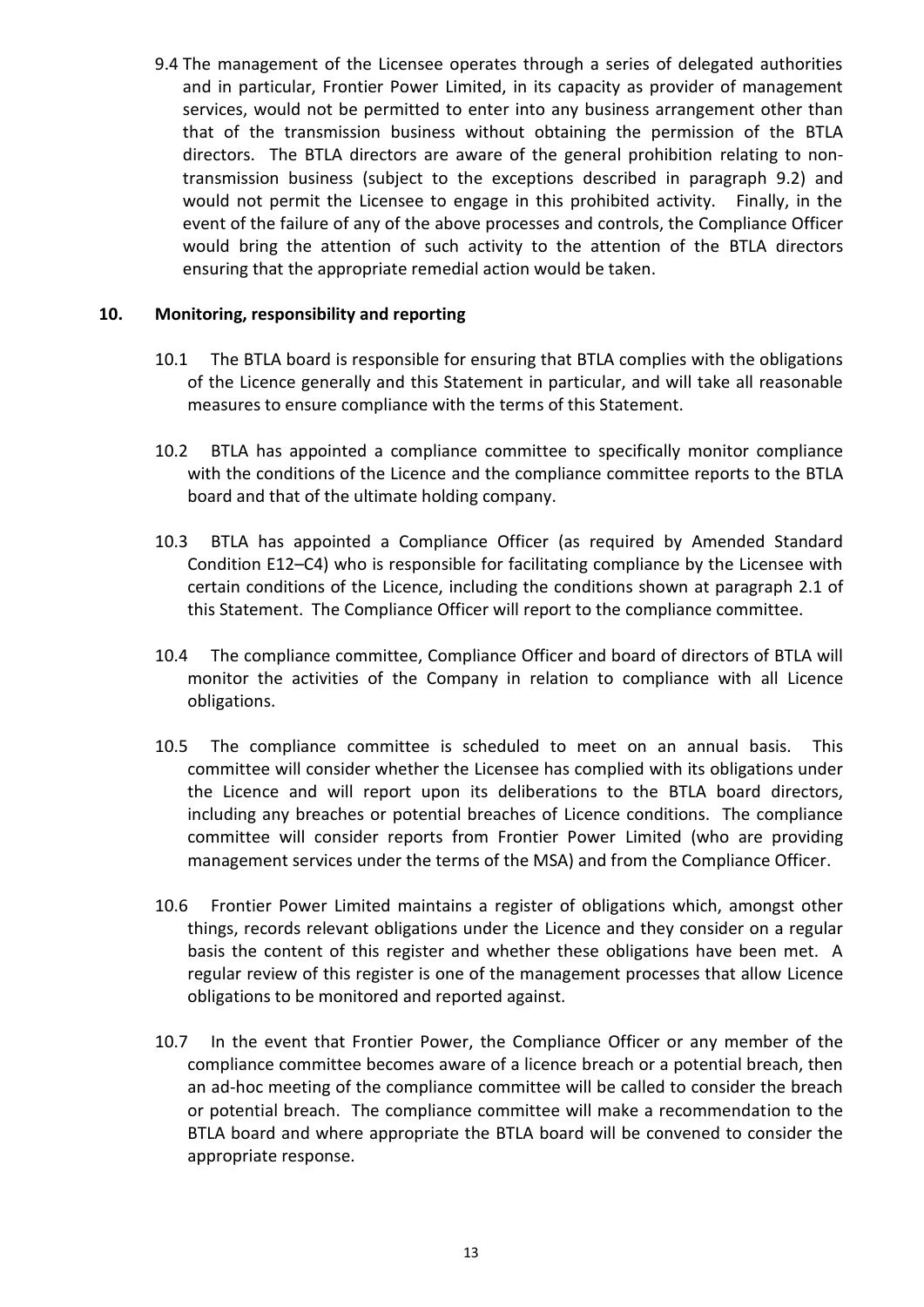10.8 The duties of the Compliance Officer include the requirement to report annually to the compliance committee and to the BTLA board as to his activities which will indicate the Licensee's compliance or otherwise with the obligations of this Statement in particular. Thereafter, the Licensee will report to the Authority and amongst other matters will confirm compliance or otherwise with the obligations of this Statement.

### **11. Investigation of complaints regarding compliance with this Statement**

- 11.1 The Compliance Officer along with his other duties, is responsible for investigating all complaints in relation to compliance with this Statement and the Licence, and will be allocated such resources and assistance as necessary to carry out any such investigation as he deems necessary to complete that investigation.
- 11.2 Any complaints or queries relating to business separation should be addressed in the first instance to:

The Compliance Officer Blue Transmission London Array Limited The American Barns, Lighthorne, Warwickshire CV35 0AE

### **12 Approval**

The boards of BTLA and BTI have endorsed this Statement prior to its submission to the Authority for approval. The Authority has approved this Statement.

| <b>Version</b>     | Date             | Reason(s) issued or<br>amended      | <b>Board approval</b> | <b>Effective from</b> |
|--------------------|------------------|-------------------------------------|-----------------------|-----------------------|
| <b>Version 1.0</b> | 05 November 2013 | Approval by the<br><b>Authority</b> | 05 November<br>2013   | 05 November<br>2013   |

### **Document version management and amendment**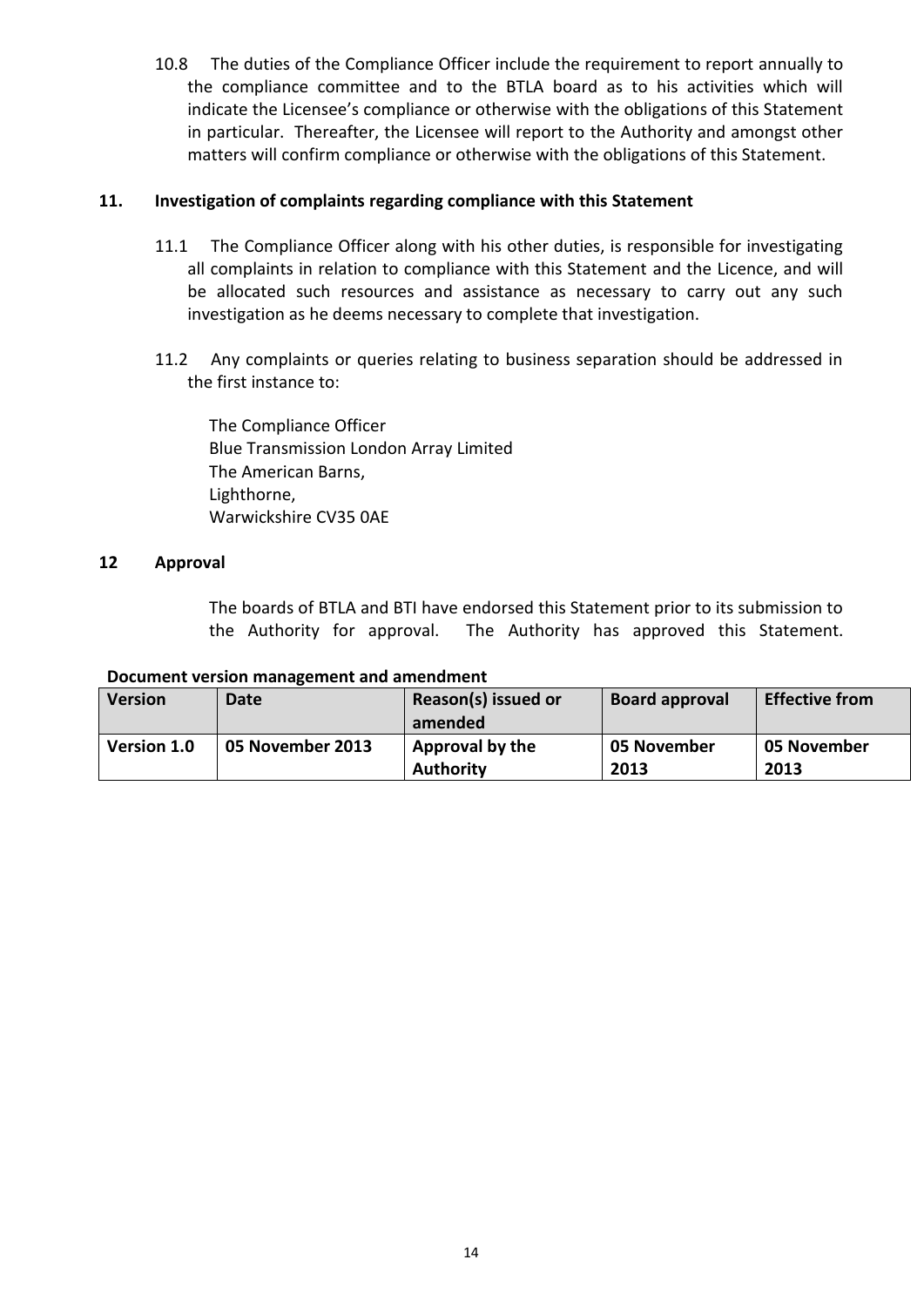**The purpose of this Code of Conduct is to ensure that employees and other relevant personnel are aware and comply with the obligations of the transmission licences granted to all BTI Group OFTO Licensees, as amended by the consents issued by the Authority under paragraph 4(b) of Amended Standard Condition E12-C2 (Separation and Independence of the Transmission Business) of the said licences, in relation to certain compliance matters, to the extent set out below. No equivalent consent has been issued by the Authority in relation to BTLA as the Licence issued to BTLA differs in certain respects to the transmission licences issued in respect of other OFTOs. The practical effect of the consents issued under paragraph 4(b) of Amended Standard Condition E12-C2 (Separation and Independence of the Transmission Business) of those transmission licences issued to OFTOs other than BTLA is to ensure that this condition (as amended by the consents) now operates in a practical manner similar to the equivalent amended standard condition included within the BTLA Licence.** 

**For the purposes of the BTLA Compliance Statement, all references in this Code of Conduct to "the Licensee" are to BTLA.** 

**All employees and other relevant personnel are required to confirm their acceptance and compliance with this Code of Conduct on an annual basis.** 

- **1. Who must abide by the code?**
	- 1.1. All employees of the Licensee or employees of its affiliates and for related undertakings involved in any activities in relation to any wholly owned subsidiaries of its parent company (Blue Transmission Investments Limited (BTI)). For this purpose, the Licensee's affiliates and related undertakings include BTI and any of its subsidiaries held directly or indirectly.
	- 1.2. Employees and consultants of Frontier Power Limited engaged in the management and operation of the Licensee's transmission business or the transmission business of any of the Licensee's affiliates.

### **2. What requirements must be complied with and where can these be found?**

- 2.1. The Licensee's Licence:
	- Standard Licence Condition E6: Prohibition of Cross-Subsidies
	- Standard Licence Condition E7: Restriction on Activity and Financial Ring Fencing
	- Amended Standard Licence Condition E12 C1: Conduct of the Transmission Business
	- Amended Standard Condition E12 C2 (Separation and Independence of the Transmission Business.
- 2.2. S105 Utilities Act 2000: General restrictions on disclosure of information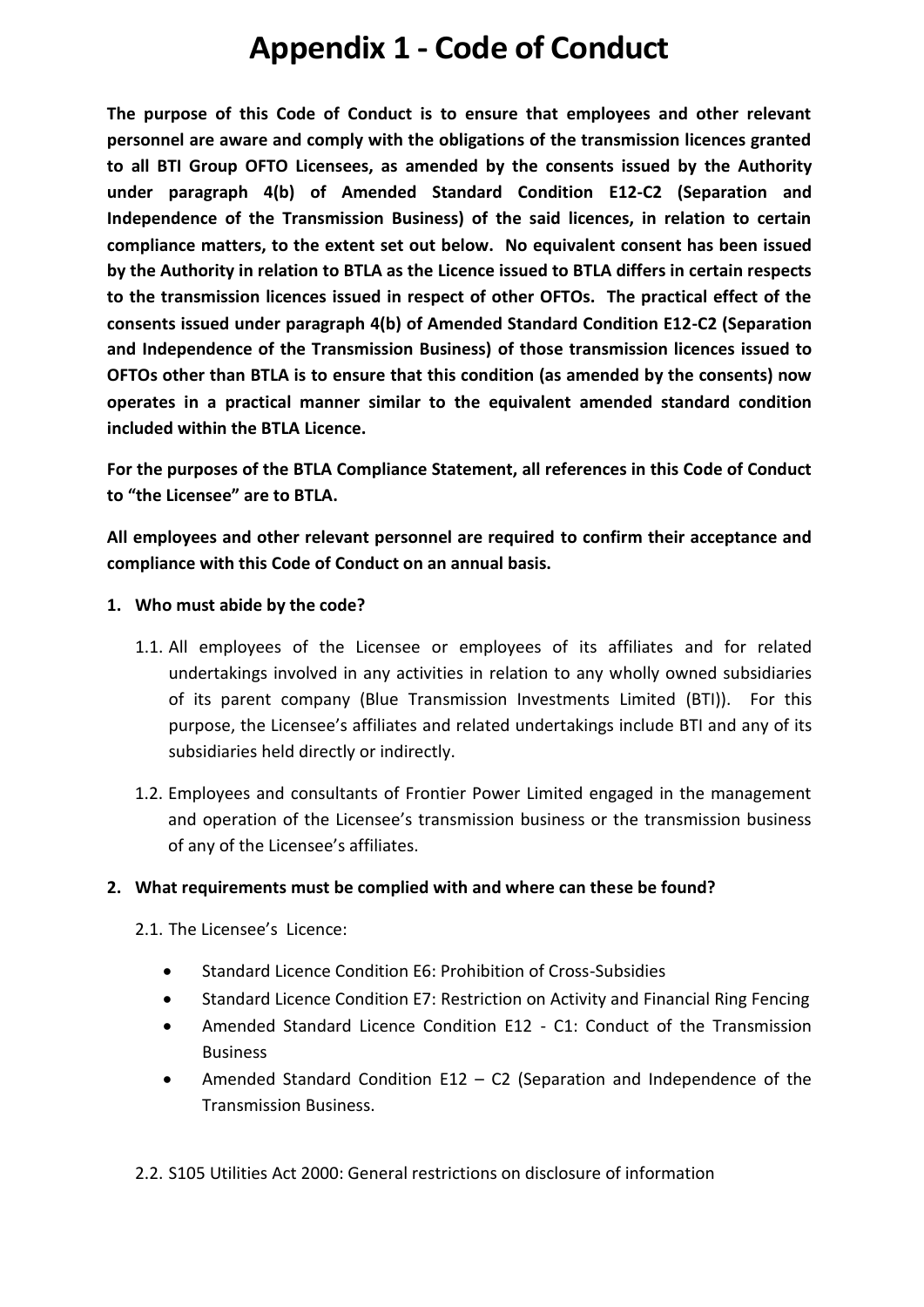### **2. What requirements must be complied with and where can these be found (continued)?**

2.3. Failure to comply could result in adverse consequences for the Licensee, including:

- Financial penalty
- Criminal prosecution
- Liability payments to a third party for breach of a contract
- Investigations and other enforcement action by Ofgem
- Additional and more onerous Licence conditions, and
- Serious damage to the Licensee's reputation.
- 2.4. Breach of this Code of Conduct will be treated as a disciplinary matter and will be reported to the Authority.

### **3. What should be done if a breach is discovered?**

3.1. Any breach of the Code of Conduct by employees or relevant personnel whether deliberate or unintentional, must be immediately reported to a member of the Licensee's Compliance Committee.

### **4. General Rules**

### **4.1. Confidential information**

- 4.1.1 Any information relating to or deriving from the management or operation of the Licensee's transmission business is to be treated as confidential and should not be disclosed except where the Licensee and its affiliates are permitted to disclose information by virtue of:
	- i. Any requirement of a "competent authority" as defined in Amended Standard Condition E12-C3 which term includes (among others) the Secretary of State, Ofgem and the Compliance Officer;
	- ii. Conditions of the transmission licence granted to the Licensee;
	- iii. Any other requirements of law;
	- iv. The rules of the Electricity Arbitration Association or of any judicial or other arbitral process or tribunal of competent jurisdiction;
	- v. Information being provided by or relating to any person who has notified the Licensee that it need not be treated as confidential;
	- vi. Where information, not being provided by or relating to any person other than the Licensee, is placed in the public domain or where such information is required for assisting the holder of a co-ordination licence (e.g. NGET), to prepare for and plan and develop the operation of the national electricity transmission system.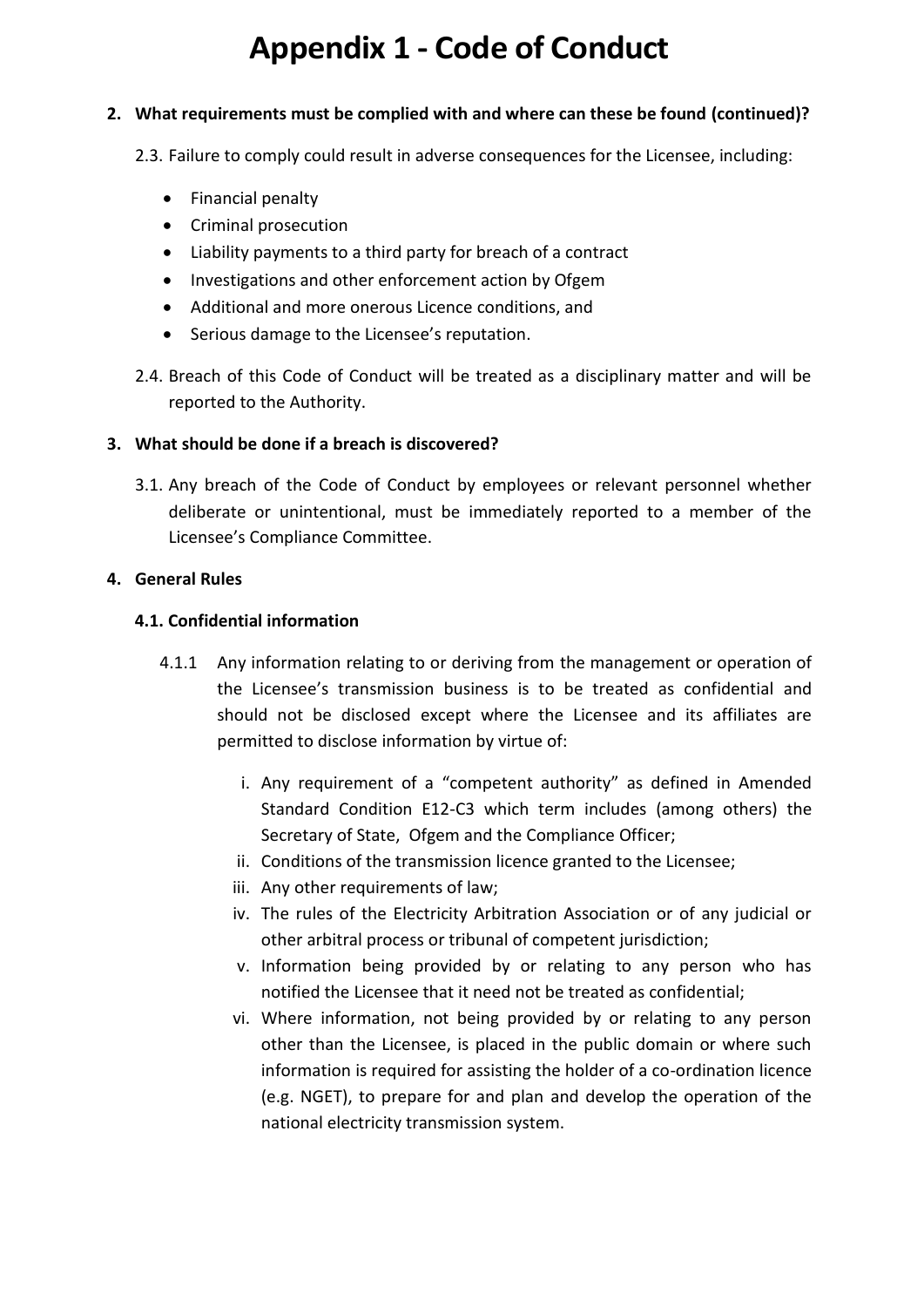### **4.1 Confidential information (continued)**

- 4.1.2 Here "transmission business" means the authorised businesses of the Licensee or any affiliate or related undertaking in the planning or development or construction or operation or maintenance of a transmission system.
- 4.1.3 It is therefore permissible to share information between the transmission businesses of the Licensee, or any affiliate or related undertaking, with an authorised transmission business, for the purpose of the efficient planning or development or construction or operation or maintenance of the Licensee's transmission system.
- 4.1.4 Additionally it is permissible to share information with BTI and any other affiliate or related undertaking of the Licensee provided that no unfair commercial advantage is provided.
- 4.1.5 An unfair commercial advantage will be presumed where there is a financial benefit obtained by either the Licensee or affiliate or related undertaking of the Licensee entering into a commercial arrangement with the Licensee since the date of licence grant and financial close where such an arrangement has not been benchmarked or market tested and is on materially different terms to any such similar arrangement entered into at licence grant and financial close and is based on the knowledge of confidential information to the Licensee.

### **5.2 Employees and relevant personnel must not:**

- 5.2.1 Provide information that is commercially confidential to the Licensee to any affiliate or related undertaking of the Licensee or that of any third party, except:
	- i. to the extent that such information is required for the affiliate or related undertaking of the Licensee or third party to perform an activity under the terms of a contract which supports the management or operation of the transmission business licensed to the Licensee provided the use of such information does not confer an unfair commercial advantage as set out above and where the provision of such information is governed by suitable confidentiality restrictions; or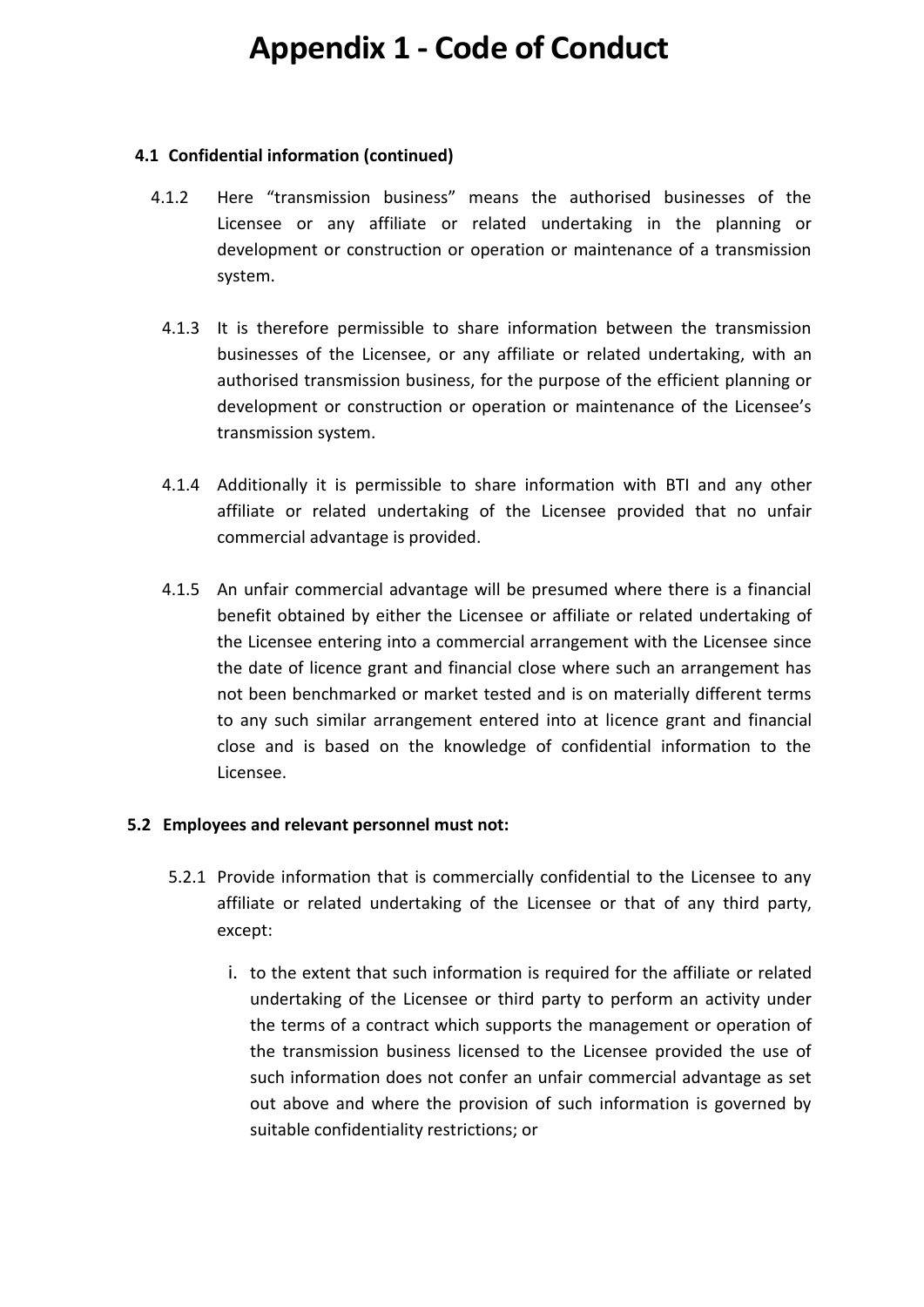### **5.2 Employees and relevant personnel must not (continued):**

- ii. to personnel of any holder of a transmission licence engaged in the external transmission activities of that transmission licence holder, to the extent necessary for the performance by such personnel of those external transmission activities, and the use by such personnel of that information for that purpose provided the use of such information does not confer an unfair commercial advantage as set out above and where the provision of such information is governed by suitable confidentiality restrictions; or
- iii. to personnel engaged in the planning or development or construction or operation or maintenance the use of such information does not confer an unfair commercial advantage as set out above and where the provision of such information is governed by suitable confidentiality restrictions.
- 5.2.2 Provide or receive any cross subsidy to or from the Licensee or any affiliate or related undertaking of the Licensee whether by means of direct or indirect financial assistance, or non-cost-reflective charges for services, use of facilities or otherwise.
- <span id="page-18-0"></span>5.2.3 Enter into any new commercial agreement between the Licensee and an affiliate or related undertaking after financial close unless it is on an arm's length basis and on normal commercial terms as approved through the related party contract authorisation process by the Licensee's Board.

### **5.3 Employees and relevant personnel must:**

- 5.3.1 Ensure that adequate records are maintained in respect of all new services provided to the Licensee by affiliates or related undertakings since financial close so as to demonstrate that such arrangements do not confer an unfair commercial advantage and are entered into consistent with the conditions described in paragraph [5.2.3](#page-18-0) of this Code of Conduct.
- 5.3.2 Ensure that the reporting requirements as specified or implied by the terms of the management services agreement are communicated in a timely manner, including:
	- i. Immediate notification of any actual or potential regulatory breaches; and
	- ii. in the manner, detail and frequency as agreed following implementation of the management services agreement.